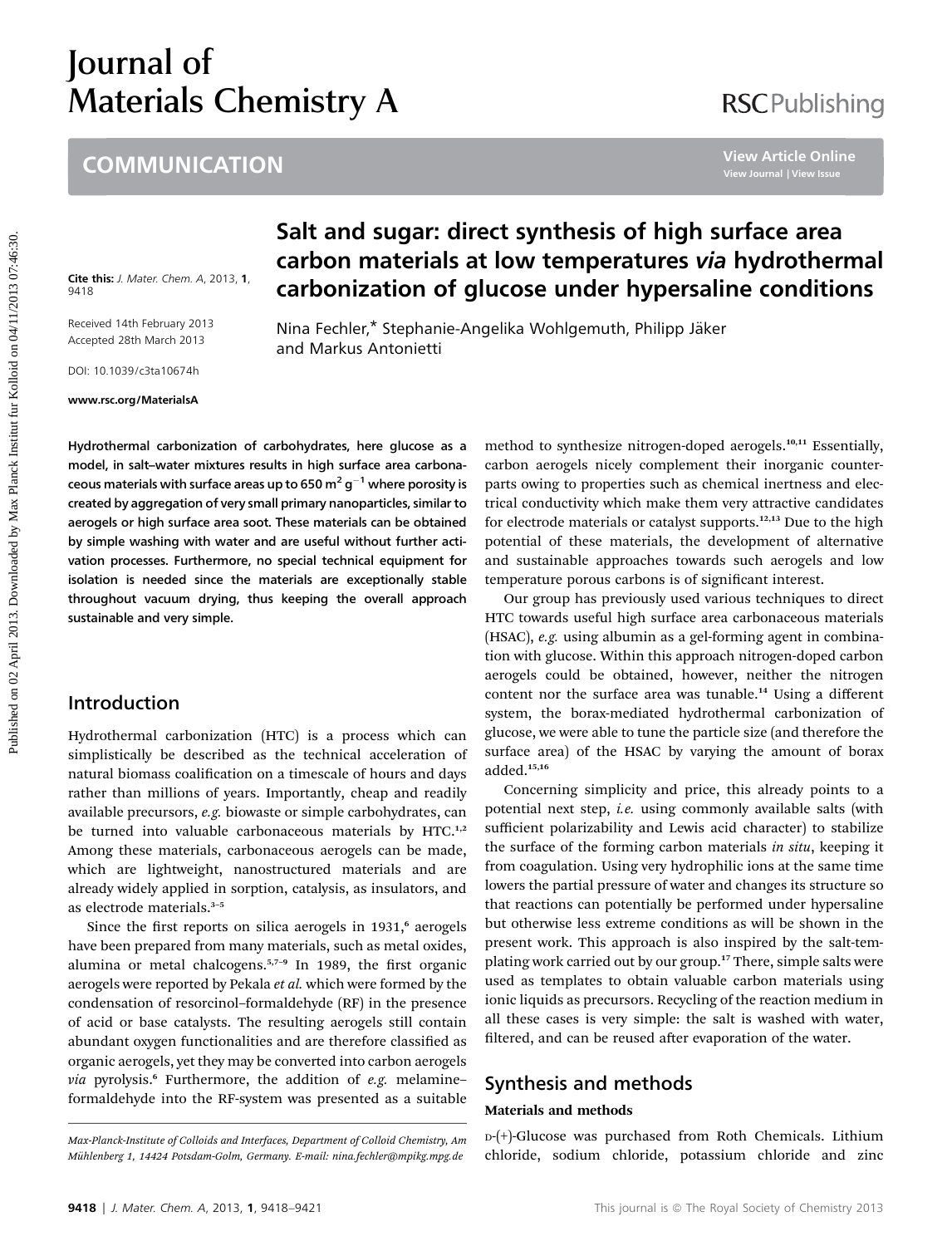chloride (99%) and 2-pyrrol-carboxyaldehyde (PCA) were acquired from Sigma Aldrich. All chemicals were used without further purification.

The eutectic salt mixtures were freshly prepared prior to the synthesis by grinding and mixing the respective salts in the eutectic ratio: lithium chloride/zinc chloride (LiZ 23 mol% lithium chloride), sodium chloride/zinc chloride (SZ 42 mol% sodium chloride) and potassium chloride/zinc chloride (PZ 51 mol% potassium chloride). Although technically not necessary, we stayed with eutectic salt mixtures to minimize the risk of potential crystallization under cooling, which would potentially destroy the as-formed carbon structure. It is however clear that also other than eutectic salt systems with Lewis acidic cations can be used.

In a typical synthesis, glucose (6 g) was dissolved in varying amounts of deionized water. For the synthesis of the nitrogendoped carbon, PCA (1 g) was added as a nitrogen source. The solution was thoroughly mixed with varying amounts of the respective salt (mixture), filled into a glass inlet and placed into a Teflon lined, stainless steel autoclave (45 l volume, Parr Instruments). The synthesis was conducted in a pre-heated furnace at 180 $\degree$ C overnight. Afterwards, the autoclave was allowed to cool down to room temperature. In the case of NaCl, the solid product was collected by vacuum filtration, washed with water and stirred in 1 l of water overnight to remove the residual salt. The monolithic materials (made with ZnCl) were first ground and then placed into 1 l of water and stirred overnight. Afterwards, the samples were collected by vacuum filtration, washed with water and dried in a vacuum. Communication Sources of the comparison of Maximilis Commission Commission Commission Commission Commission Commission Commission Commission Commission Commission Commission Commission Commission Commission Commission Com

The resulting carbons (C) and the nitrogen-doped carbon (NC) are named according to the salt system (zinc chloride (Zn), lithium chloride (Li), sodium chloride (Na) or potassium chloride  $(K)$ ), with the numbers reflecting salt and water mass used in the precursor mixture. C–Zn9/3 is thereby a pure carbon made with 9 g Zn salt, diluted with 3 g of water.

#### Characterization

Nitrogen sorption measurements were accomplished with  $N_2$  at 77 K after degassing the samples at 150  $^{\circ}$ C under vacuum for 20 hours using a Quantachrome Quadrasorb SI porosimeter. The apparent surface area was calculated by applying the Brunauer– Emmett–Teller (BET) model to the isotherm data points of the adsorption branch in the relative pressure range  $p/p_0 < 0.3$ . TEM images were obtained using a Zeiss EM 912 $\Omega$  instrument. SEM images were obtained on a LEO 1550-Gemini instrument after sputtering with platinum. Elemental analysis was accomplished as combustion analysis using a Vario Micro device.

#### Results and discussion

The basic concept of using hypersaline conditions is to stabilize the surface of the as-formed primary nanoparticles to avoid Ostwald ripening or excessive particle growth. These primary particles at sufficiently high concentrations (the percolation threshold) then undergo cross-linking towards the final porous materials. At intermediate concentrations, porous "soot" is

In preliminary experiments, we found that neither water-free salts nor "hard salts", e.g. NaCl, show the expected influence on the sample morphology (Table 1, entries 1 and 2). On the other hand, we successfully introduced surface areas into the materials when the used salt ions were rather hygroscopic. At the same time, the salt mixtures had to contain some leftover water, both to ensure a liquid reaction medium and to enhance surface stabilization which is most probably provided via the hydration water. In contrast, highly diluted media do not result in any porous materials, thus confirming the prerequisite of a hypersaline environment as an advantageous reaction medium to form monolithic, aerogel-like carbons (Table 1, entry 5).

In this paper, we will focus on slightly aqueous zinc chloride melts, of which the crystallization tendency can be further lowered by addition of small amounts of LiCl, NaCl, or KCl. The corresponding binary systems are known to form low melting eutectics,<sup>18</sup> whereby the melting points are further lowered by the addition of water to enable "hydrothermal" processing.

The elemental composition of the as-synthesized samples together with the Brunauer–Emmett–Teller (BET) surface areas are summarized in Table 1:

Typical scanning electron (SEM) and transmission electron microscopy (TEM) micrographs of the resulting samples prepared from the eutectics are shown in Fig. 1. The materials are composed of primary rough carbon frazzles in the 10 nm range, which are interconnected to give a porous, aerogel-like structure with extended pore transport systems. Interestingly, the morphology on the mesoscale does only weakly depend on the secondary salt added, but is mainly controlled by the presence of  $\text{Zn}^{2+}$ . This fine particle morphology already indicates very effective surface stabilization of the material throughout the synthesis under hypersaline conditions. Note that the hydrothermal carbonization of glucose without the presence of a salt template generally results in carbonaceous particles that are several orders of magnitude larger than those observed here (approximately 200 nm and larger).<sup>1</sup>

Compared to the previous work dealing with the introduction of surface areas into hydrothermal carbons, these samples

Table 1 Elemental composition and surface area of the materials. Notation corresponds to synthesis conditions (see the Materials and methods section)

| Entry          | Sample       | Elemental analysis<br>[wt%] |     |     |                                                |
|----------------|--------------|-----------------------------|-----|-----|------------------------------------------------|
|                |              | C                           | N   | н   | BET surface area<br>$\lceil m^2 g^{-1} \rceil$ |
| 1              | $C-Na7/3$    |                             |     |     | At detection limit                             |
| 2              | $C-Na7/0$    |                             |     |     | At detection limit                             |
| 3              | $C-Zn9/3$    |                             |     |     | 477                                            |
| $\overline{4}$ | $C-Zn9/0$    |                             |     |     | 443                                            |
| 5              | $C-Zn9/14$   | 64.7                        |     | 4.7 | Small                                          |
| 6              | $CN-Zn9/3$   | 70.0                        | 3.0 | 5.0 | 576                                            |
| 7              | $C-LiZn15/3$ | 68.2                        |     | 4.8 | 673                                            |
| 8              | $C-NaZn13/3$ | 68.1                        |     | 4.9 | 546                                            |
| 9              | $C-KZn14/3$  | 67.3                        |     | 5.0 | 425                                            |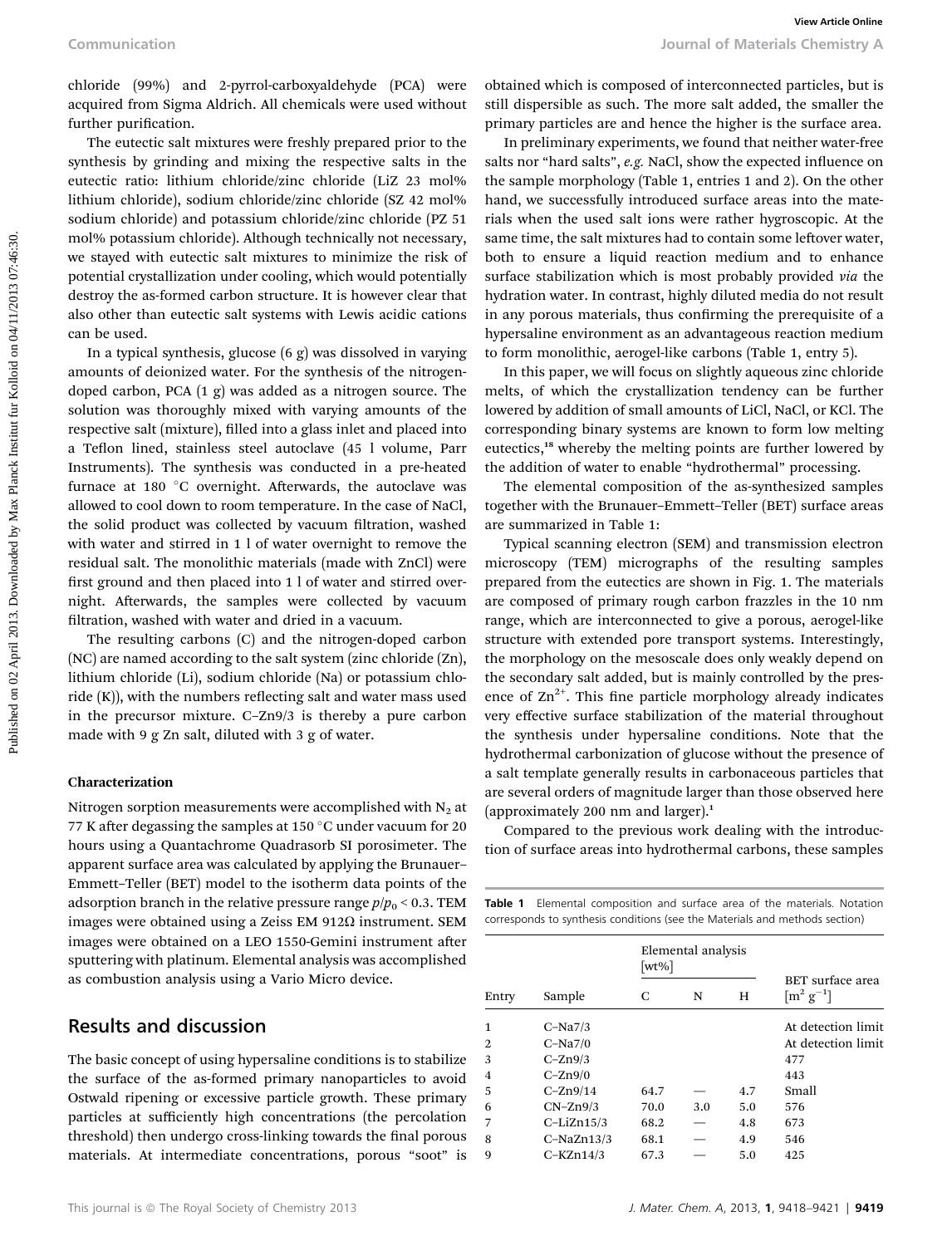

Fig. 1 TEM (left) and SEM (right) pictures of (a) C-LiZn15/3, (b) C-NaZn13/3 and (c) C–KZn14/3.

constitute smaller particles than the albumin-derived aerogels and are comparable to the very best borax-mediated aerogel samples. It must be emphasized that contrary to the previous work, we did not apply critical drying to isolate the samples, that is the porous scaffolds are also stable enough to withstand the high capillary pressures occurring throughout water drying. This is a very rare behavior, even hardly found for silica aerogels which are also preferentially dried in a supercritical fashion. The related nitrogen isotherms are shown in Fig. 2.

All three curves are characterized by the typical surface nitrogen sorption, with the interstitial pores between the particles just starting to be visible in the higher pressure range. The medium relative pressure range is similar for all three



Fig. 2 Nitrogen sorption isotherms of C-LiZn15/3 (black), C-NaZn13/3 (red) and C–KZn14/3 (green).

samples, supporting the observations from electron microscopy. Interestingly and very unusual for low temperature hydrothermal carbons, we also find distinct microporosity which is most pronounced for the  $ZnCl<sub>2</sub>/LiCl$  sample. This observation points towards imprinting of a simple salt, presumably zinc and lithium entities, into the surface of the particles. It is an exciting question if this imprinted salt would also be recognized in a later rebinding event, but this is not a subject of the present contribution. Concomitantly, a less pronounced gas uptake at higher relative pressures is observed for the  $ZnCl<sub>2</sub>/LiCl$  sample indicating smaller interstitial room which is probably due to smaller particles. The as-obtained crude hydrophilic carbonaceous material could further be transferred into the corresponding rather hydrophobic carbons by post-calcination at elevated temperatures, also leading to a significantly enhanced surface area as a result of further water elimination.<sup>19,20</sup> This would also increase material conductivity and open the doors toward electronic applications as has been previously shown for hydrothermal carbons.<sup>21</sup>

The elemental composition (Table 1) of the samples corresponds very much to a typical HTC scenario: all samples are formed through condensation towards a highly hydrophilic scaffold, the surface of which is saturated with  $C=O$  and  $C-OH$ groups as commonly observed by solid state NMR, XPS or FT-IR for standard HTC carbon.<sup>1</sup> However, the dark brown to black color of the carbons synthesized in hypersaline medium (in contrast to the otherwise light brown materials derived from glucose under standard HTC conditions), together with the increased carbon content points to a higher degree of aromatization.

Since heteroatom-doped carbons are known to show improved performance in a variety of applications, e.g. oxygen reduction reaction  $(ORR)$ ,<sup>22,23</sup> supercapacitors, and  $CO<sub>2</sub>$ capture,<sup>24,25</sup> and as a proof of principle, we used 2-pyrrol-carboxaldehyde (PCA) as an additive in order to introduce structural nitrogen into the carbon structure.<sup>16</sup> Concerning elemental analysis and sorption measurements (Table 1), the formation of a very similar structure can be assumed. Yet, the carbon content in the sample prepared with PCA is even higher compared to the ones without an additive, underlining the better aromatization of N-containing precursors in internal Diels–Alder schemes.<sup>26</sup> This delineates the generality of the approach and opens the way toward highly porous, aerogel-like carbonaceous and nitrogencontaining materials via a convenient, one-step HTC process. Preliminary experiments using those carbons as a support for electrocatalysis indeed show the suitability of those structures for monolith electrochemistry.

#### Conclusion

Water containing eutectic salt melts were used as a reaction medium for the hydrothermal carbonization of glucose. In the presence of appropriate hygroscopic salts,  $e.g.$  ZnCl<sub>2</sub>, and only a little water, porous carbonaceous structures with a typical "aerogel" structure and surface areas of 400–650  $\text{m}^2$  g<sup>-1</sup> were obtained. It is underlined that the samples were obtained after simple washing with water and ordinary drying, i.e. no